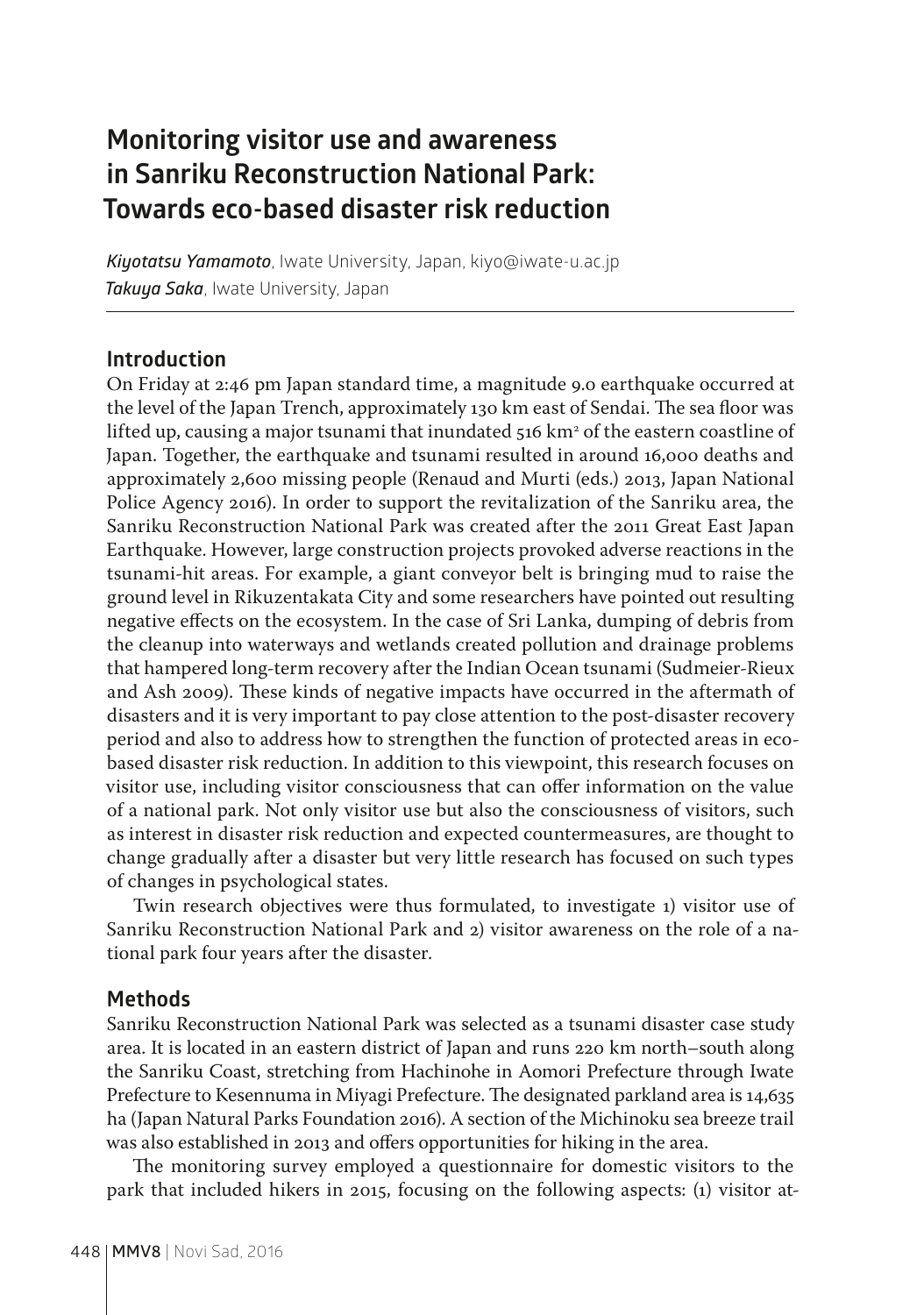tributes (e.g. age, gender), (2) characteristics of visit (e.g. number of visits, group size, objective of the trip), (3) awareness of national parks and disaster risk reduction (e.g. degree of interest and importance, preparedness and countermeasures expected for disaster risk reduction), (4) satisfaction and intention to revisit. Self-administered questionnaire sheets were distributed at Tanesashi Kaigan (coast) Information Center, Jodogahama Visitor Center and Goishi Kaigan (coast) Information Center on August 22–23. The three centres are located in order of north in areas hit by the 2011 tsunami in the Sanriku coast district and many of the seriously affected areas can be found from Jodogahama southwards. The data were collected from a sample of 18- to 82-year-olds from the Japanese visitors to the park. In total, 431 respondents participated in the survey, representing a response rate of 68%.

#### **Results**

Results indicated that the largest proportion of respondents was aged 20–40 (62%) and that the total number was almost equally divided between the two genders (male: 52%, female: 48%).

The most frequent size for groups of park visitors was two people (41%) and groups consisted of friends (33%) and family (26%). Some 69% of visitors used private cars since the public transportation system is not developed in the Sanriku coast area. The most common trip type was day-trips (41%) and first-time visitors (26%) were not common. The most commonly mentioned trip objective was sightseeing (70%) and natural landscape (60%) was regarded as the most important factor when visitors decided on the place to visit.

Visitors' degree of interest in reconstruction after the disaster was high (very interested: 50%, interested: 45%) and the role of the national park in the tsunami-affected area was regarded as important (very important: 47%, important: 33%). The most common answer for preparedness and countermeasures to protect against a future disaster was maintaining an evacuation passage, while learning about disaster risk reduction and ensuring self-help efforts were selected as the top-ranking

|                                                            | Tanesashi<br>IC      | Jodogahama<br>VC.  | Goishi<br>IC       |
|------------------------------------------------------------|----------------------|--------------------|--------------------|
|                                                            | $(N_1=200)$          | $(N_2=192)$        | $(N_3 = 39)$       |
| Interest in Reconstruction after<br>the Disaster           | 2.394a               | 2.550 <sup>b</sup> | 2.605 <sup>b</sup> |
| Importance of the Roles<br>Played by the NP                | $2.595$ <sup>a</sup> | 2.508a             | 2.351a             |
| Importance of Learning about<br>the Fury of Natural Hazard | 2745a                | 2787a              | 2.789a             |
| Importance of eco-based<br>Disaster Risk Reduction         | 2.736a               | 2 773 a            | 2757a              |

**Table 1.** Visitors' awareness at three centers in Sanriku Reconstruction National Park (N=431) National Park (N=431)

N.B. 1) The degree of interest and importance was measured using four levels Likert scale method (3: much interest, much importace - 0: no interest, no importance). 2) Tukey's honestly significant diffrence test was used to find out the difference among the averages of group (The same letter attached to numbers in the same line means "not significant, p>.05").